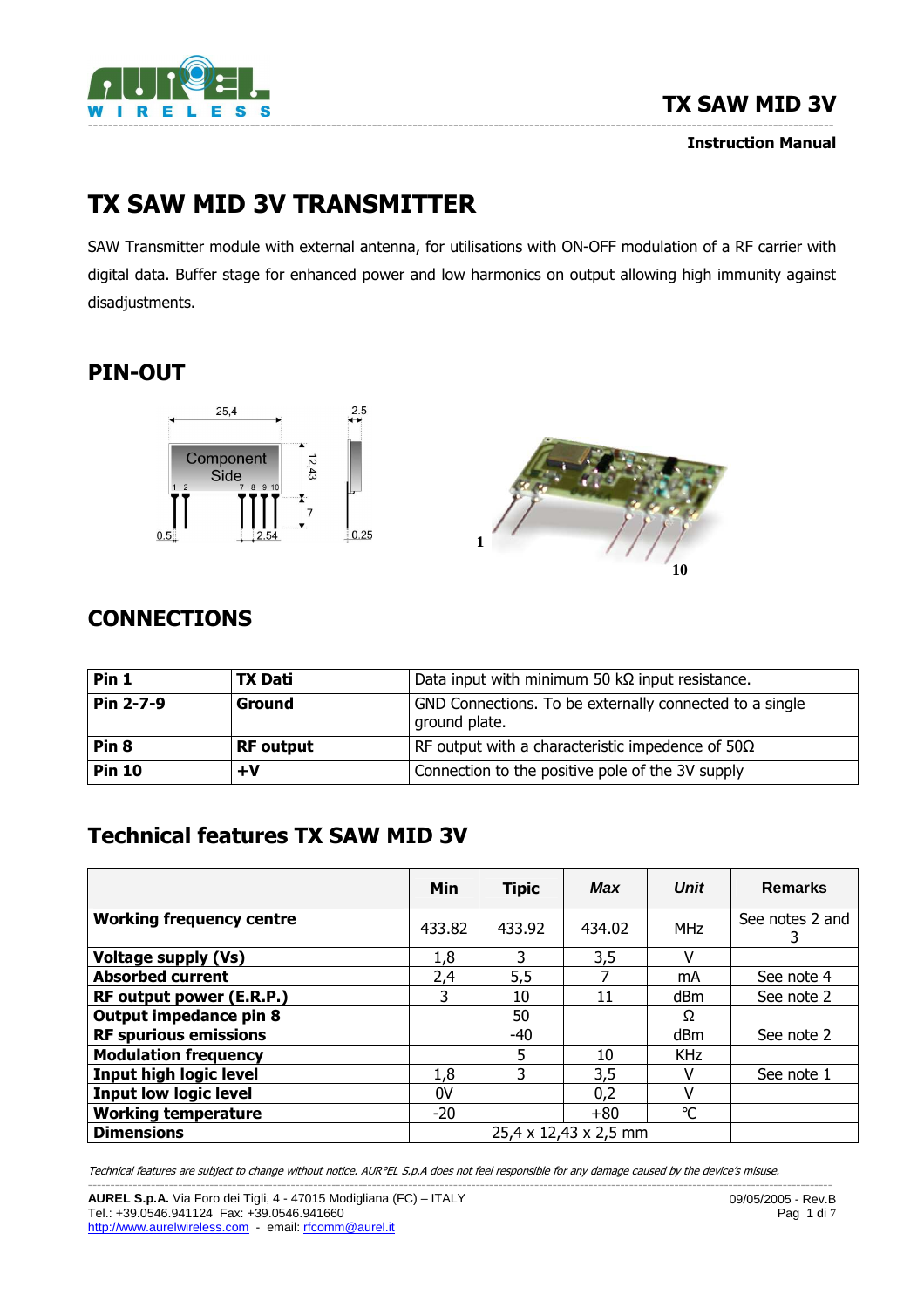

#### Instruction Manual

NOTE 1: It is opportune that the max voltage applied to data input pin is equal to voltage supply. NOTE 2: Values have been obtained by applying the test system shown in Fig. 1 and maximum 3,5 V power supply. NOTE 3: The minimum and maximum showed values are determined by the device's construction tolerance. NOTE 4: Values are determined by means of an input signal with duty cycle 50%.

The declared technical features have been obtained by applying the following testing system:



#### Device usage

In order to obtain the performances described in the technical specifications and to comply with the operating conditions, which characterize the Certification, the transmitter has to be mounted on a printed circuit, and keep into consideration what follows:

### 3V dc supply :

- 1. The transmitter must be supplied by a very low voltage source, safely protected against short circuits. Maximum voltage variations allowed: 1,8÷3,5V.
- 2. De-coupling, next to the transmitter, by means of a minimum 100.000 pF ceramic capacitor.

#### Ground:

It must surround at the best the welding area of the transmitter. The circuit must be double layer, with throughout vias to the ground planes, approximately each 15 mm.

It must be properly dimensioned, especially in the antenna connection area, in case a radiating whip antenna is fitted in it (an area of approximately 50 mm radius is suggested).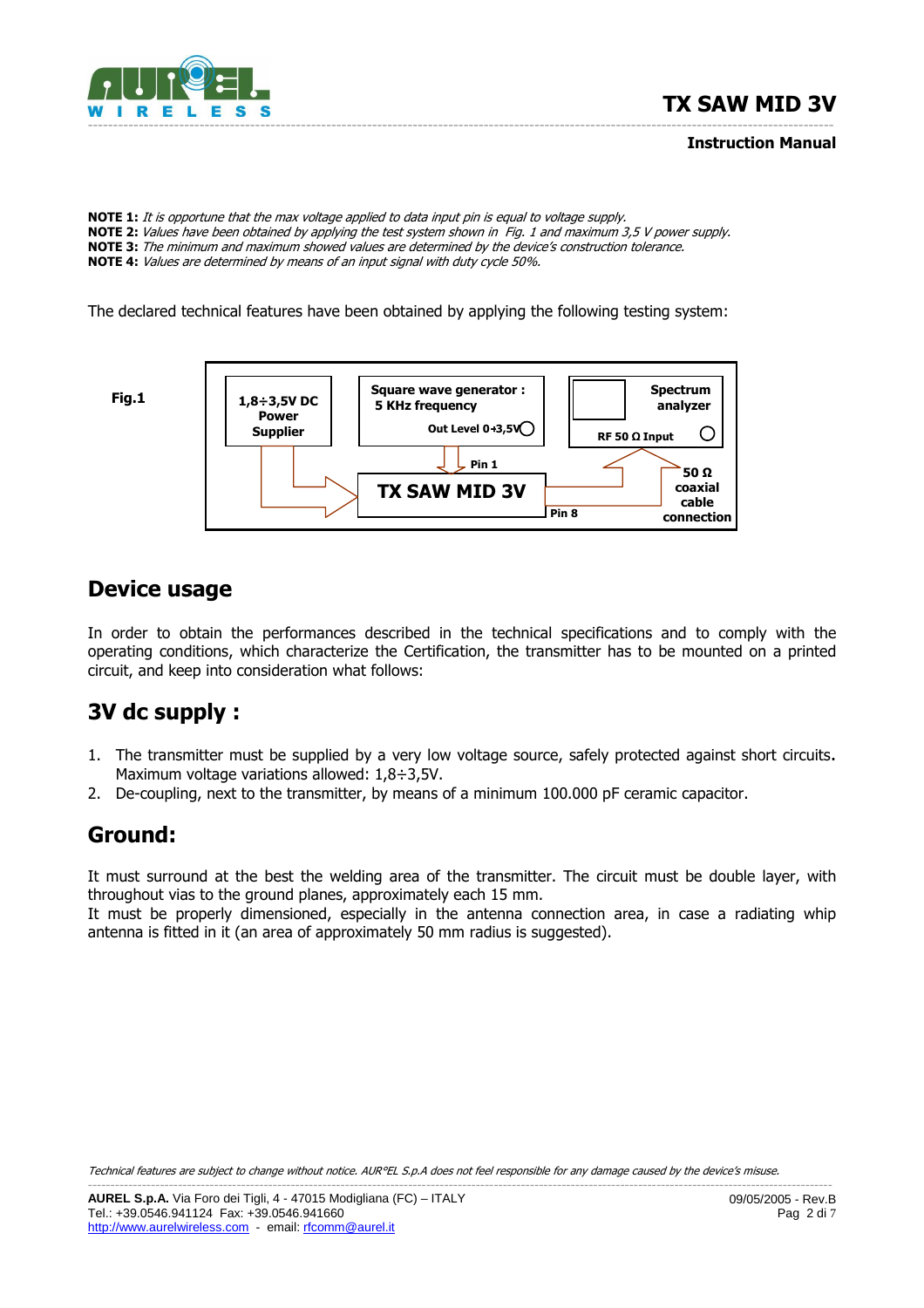

#### Instruction Manual



# 50 Ohm line:

- 1. It must be the shortest as possible.
- 2. 1,8 mm wide for 1 mm thick FR4 printed circuits and 2,9 mm wide for 1,6 mm thick FR4 printed circuits. It must be kept 3 mm away from the ground circuit on the same side.
- 3. On the opposite side a ground circuit area must be present.

### Antenna connection:

- 1. It may be utilized as the direct connection point for the radiating whip antenna.
- 2. It can bear the connection of the central wire of a 50  $\Omega$  coaxial cable. Be sure that the braid is welded to the ground in a close point.

#### Antenna

- 1. A whip antenna, 16,5 mm long and approximately 1 mm dia, brass or copper wire made, must be connected to the RF output of the transmitter (pin 8), (see fig. 2).
- 2. The antenna body must be keep straight as much as possible and it must be free from other circuits or metal parts (5 cm minimum suggested distance.)
- 3. It can be utilized either vertically or horizontally, provided that a good ground plane surrounds the connection point between antenna and transmitter output.
- **N.B:** As an alternative to the a.m. antenna it is possible to fit the whip model manufactured by **AUR°EL**  (see related Data Sheet and Application Notes). By fitting whips too different from the described ones, the EEC Certification is not assured.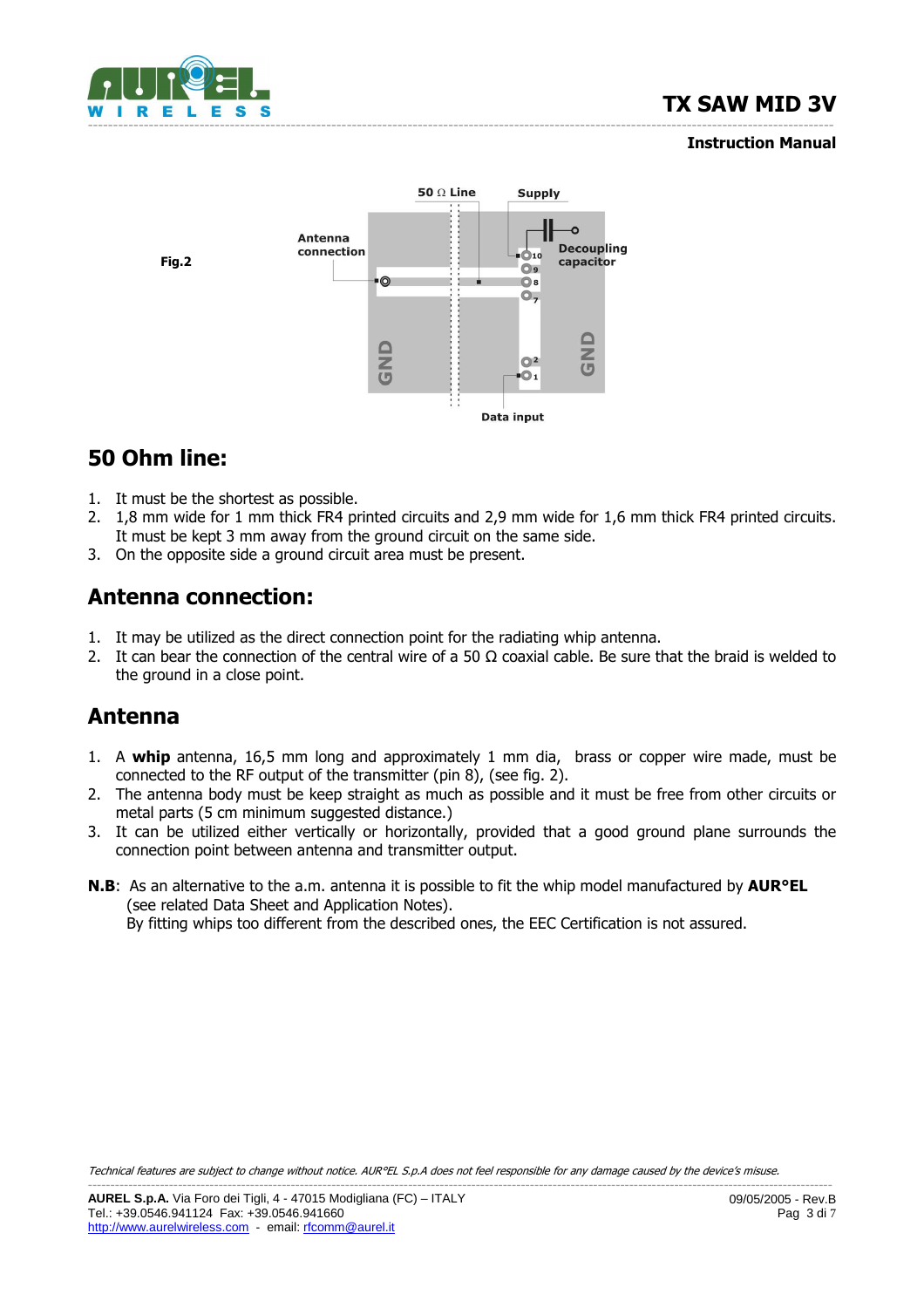

Instruction Manual

#### Other components:

- 1. Keep the transmitter separate from all other components of the circuit (more than 5 mm).
- 2. Keep particularly far away and shielded all microprocessors and their clock circuits.
- 3. Do not fit components around the 50 Ohm line. Keep them at least at 5 mm distance.
- 4. If the Antenna Connection is directly used for a radiating whip connection, keep at least 5 cm radius free area. In case a 50  $\Omega$  impedance coaxial cable is connected, then 5 mm radius will suffice.

#### Reference Rules

The TX SAW MID 3V transmitter complies with the EU Rules EN 300-220 and EN 301-489, with a 3,5V max. supply. The equipment has been tested according to rule EN 60950 and it can be utilized inside a special insulated housing that assures its compliance with the above mentioned rule. The transmitter must be supplied by a very low voltage source, safely protected against short circuits.

The use of the transmitter module is foreseen inside housings that assure the overcoming of the rules EN 61000 not directly applicable to the module itself. In particular, it is left at the User's care, the insulation of the external antenna connection, and of the antenna itself, since the RF output of the transmitter is not built to directly bear the electrostatic charges foreseen by the EN 61000-4-2 rules.

#### CEPT 70-03 Recommendation

In order to comply with such rule, the device must be used only for a 10% of an hourly duty-cycle, (that means 6 minutes of utilisation over 60). The device utilisation inside the italian territory is governed by the Codice Postale and Telecomunicazioni rules in force (art. no. 334 and subsequents).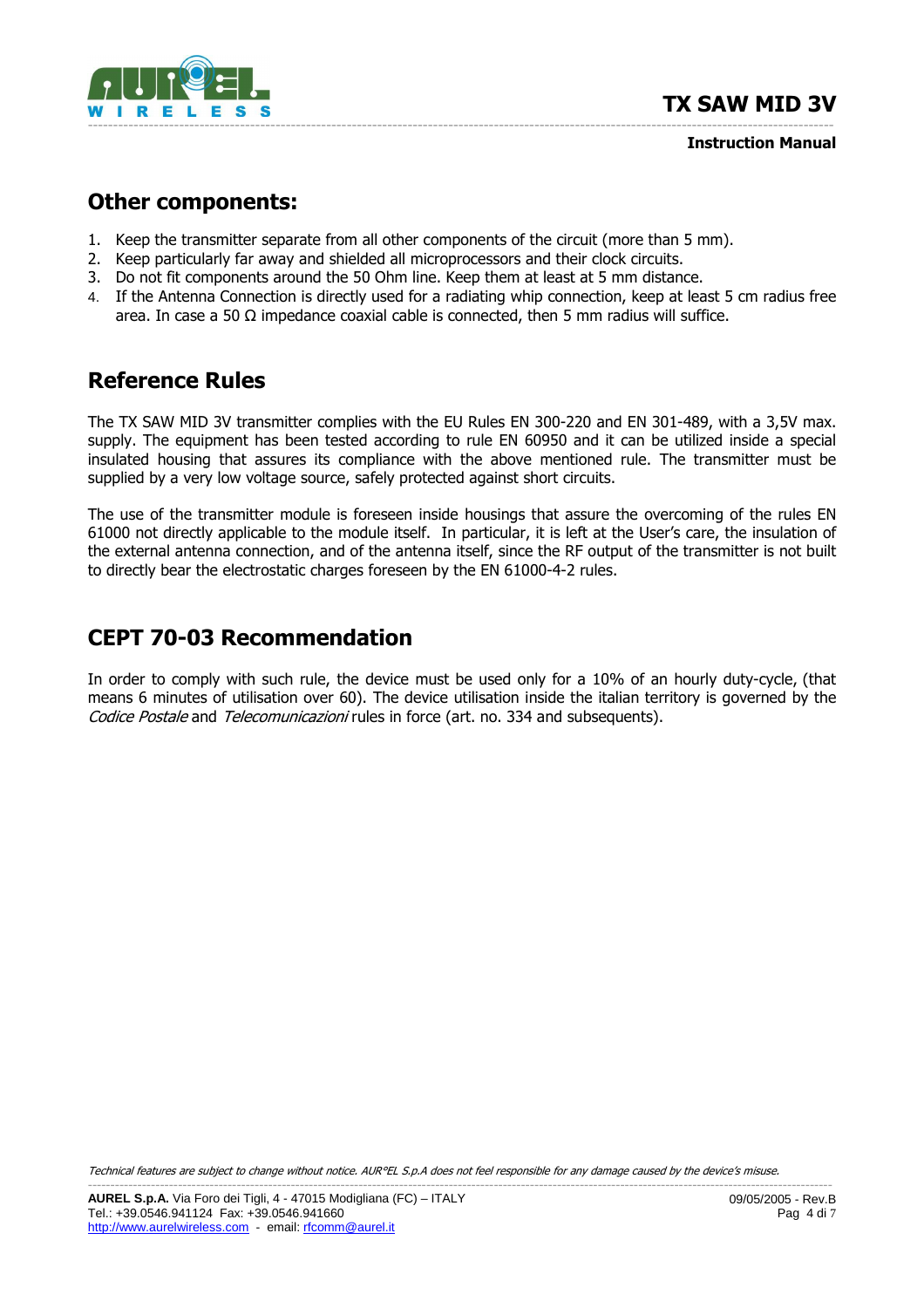

Instruction Manual

#### Reference curves



Fig. 3 RF Power Vs Voltage Supply



Fig. 4 Absorbed Current Vs Voltage Supply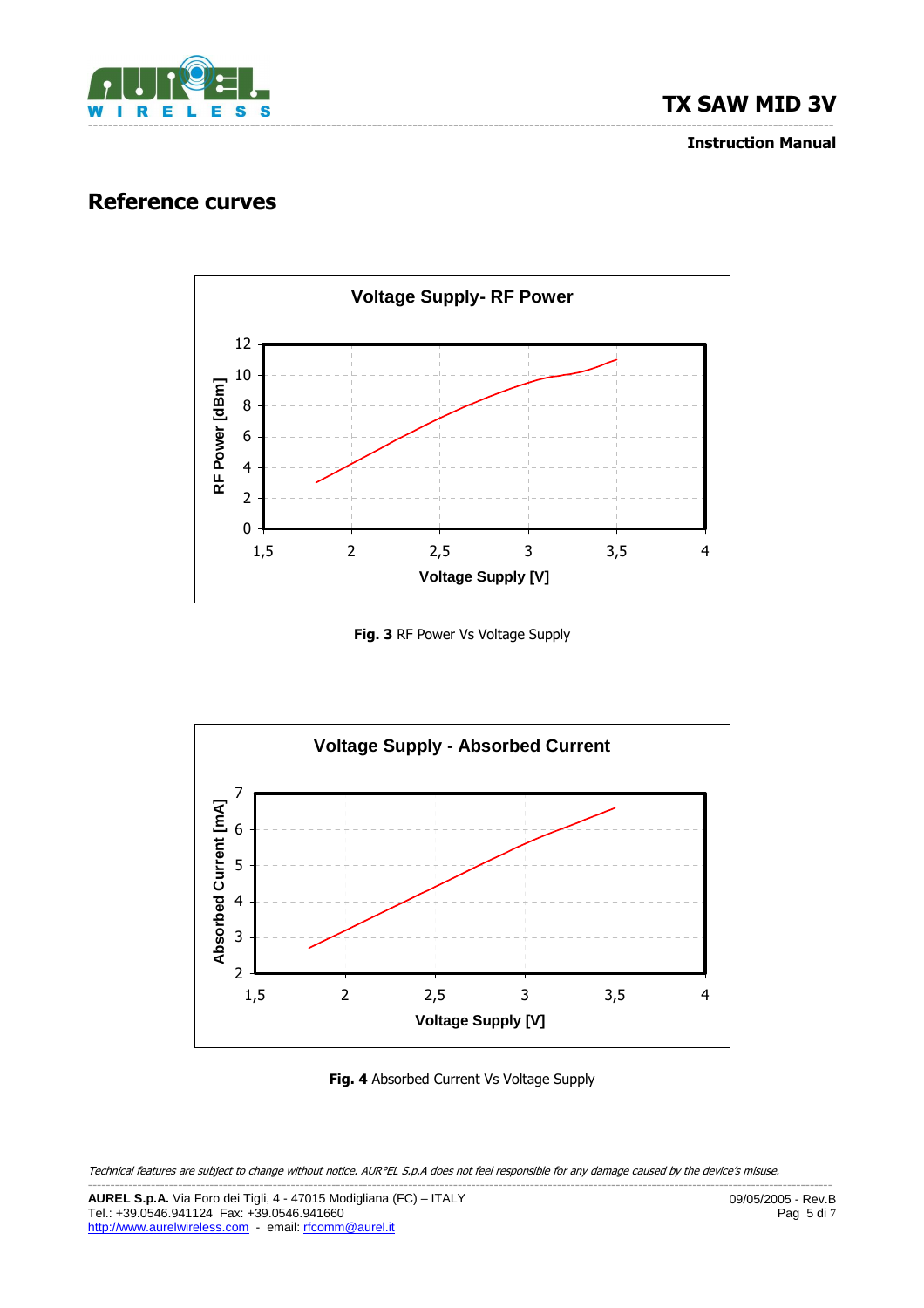

# Reference thermal curves



The thermal curves have been obtained by the testing system shown in Fig.1

Fig. 5 RF Power Delta Vs Temperature



Fig. 6 Absorbed current Delta Vs Temperature